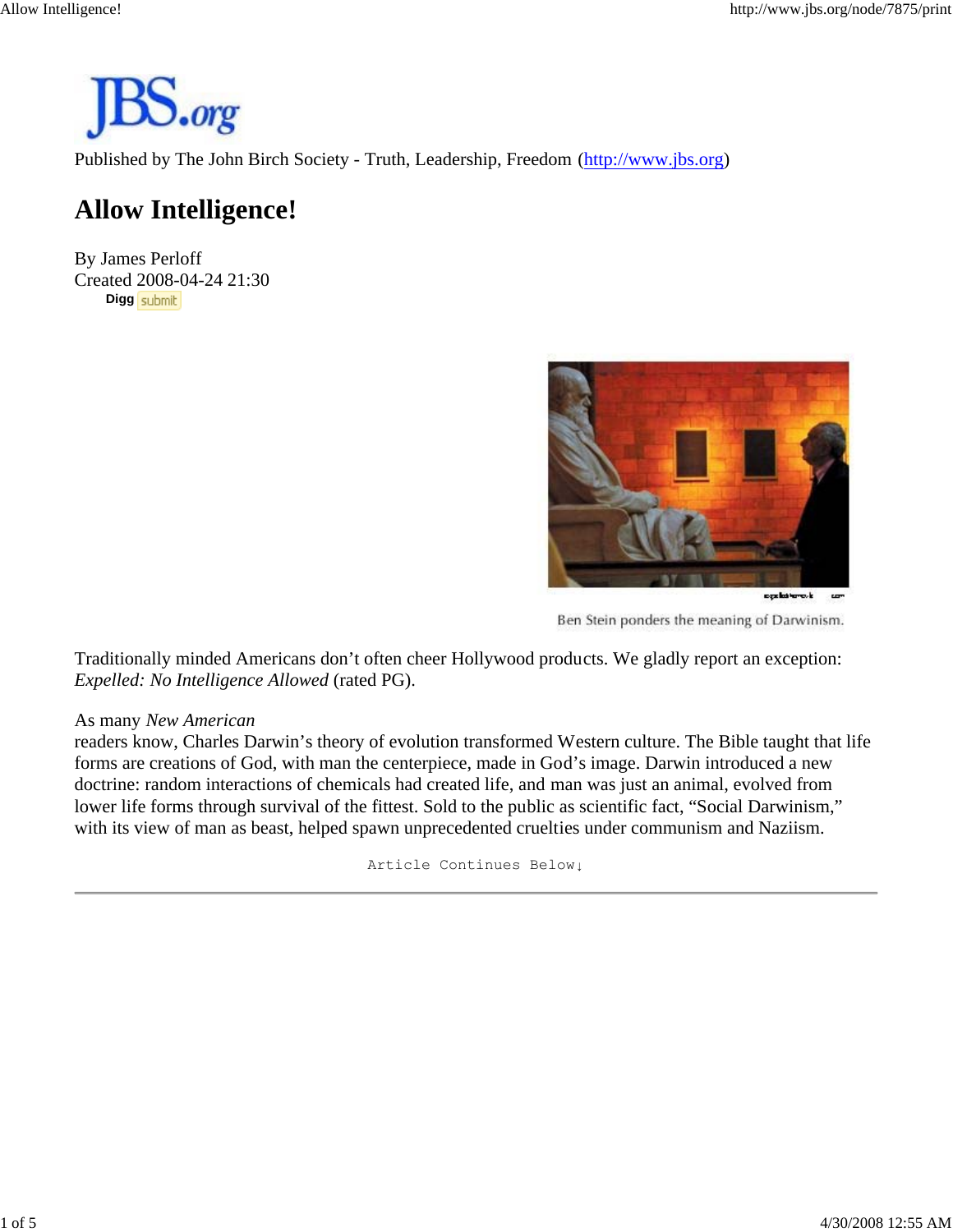Now, however, science has evolution on the retreat. For example:

• A single cell, which Darwin thought "simple," is encoded with information that would fill thousands of books, and is far too complex to have formed by chance.

• In his book *Darwin's Black Box*, Lehigh University biochemist Michael Behe demonstrates that certain biochemical systems, such as blood clotting and the immune system, are "irreducibly complex" — that is, they consist of interdependent parts that cannot function in lesser stages, and thus cannot have evolved step-by-step.

• In *Not by Chance*, Dr. Lee Spetner, who taught information theory at Johns Hopkins University, documents that random mutations — evolution's alleged building blocks — cause losses of genetic information, not gains.

• In *Evolution: A Theory in Crisis*, molecular biologist Michael Denton shows that, on a cellular level, there is no evidence for the proclaimed evolutionary sequence "fish to amphibian to reptile to mammal."

As the new data has emerged, evolutionists have fought to prevent classrooms from openly discussing the weaknesses in Darwin's theory. Freedom of speech has been suppressed in academia, and educators persecuted for daring to address intelligent design (ID). It was this trend that prompted the documentary *Expelled*.

According to the film's website, the project "began with an observation made by [co-producer Walt] Ruloff, a successful computer software entrepreneur who comes from a high-tech world in which innovation is constant and eagerly sought. In stark contrast, he noticed, the scientific and academic communities were deeply resistant to innovation, in this case innovation that might revise Darwin's theory that random mutation and natural selection drive all variation in life forms."

The film's host and narrator is Ben Stein, economist, law professor, speech writer for Presidents Nixon and Ford, and author of over 20 books, but probably best known as a comedy actor, with his trademark monotone voice. He is also a pro-life creationist, making him a maverick in Hollywood.

#### **Liberty and Justice — for All?**

"Scientists are supposed to be allowed to follow the evidence wherever it may lead, no matter what the implications are," says Stein. "Freedom of inquiry has been greatly compromised, and this is not only anti-science, it's anti-American." The film underscores America's tradition of personal freedom with visits to landmarks such as the Jefferson Memorial and Washington Monument, and contrasts these with images of the Berlin Wall, symbol of tyranny. That wall is gone, but another, we learn, has been erected in American universities.

Stein interviews double Ph.D. biologist Richard Sternberg, a research fellow at the Smithsonian Institution. In 2004, as editor of *Proceedings of the Biological Society of Washington*, Sternberg allowed publication of a peer-reviewed article suggesting there is evidence for intelligent design in nature. This resulted in a vicious, smear-tainted campaign of abuse against Dr. Sternberg, driven by certain Smithsonian officials and by the National Center for Science Education (self-described as a "clearinghouse for information and advice to keep evolution in the science classroom and 'scientific creationism' out"). The attack on Sternberg was so outrageous that it led to a congressional investigation and an ensuing report, *Intolerance and the Politicization of Science at the Smithsonian*.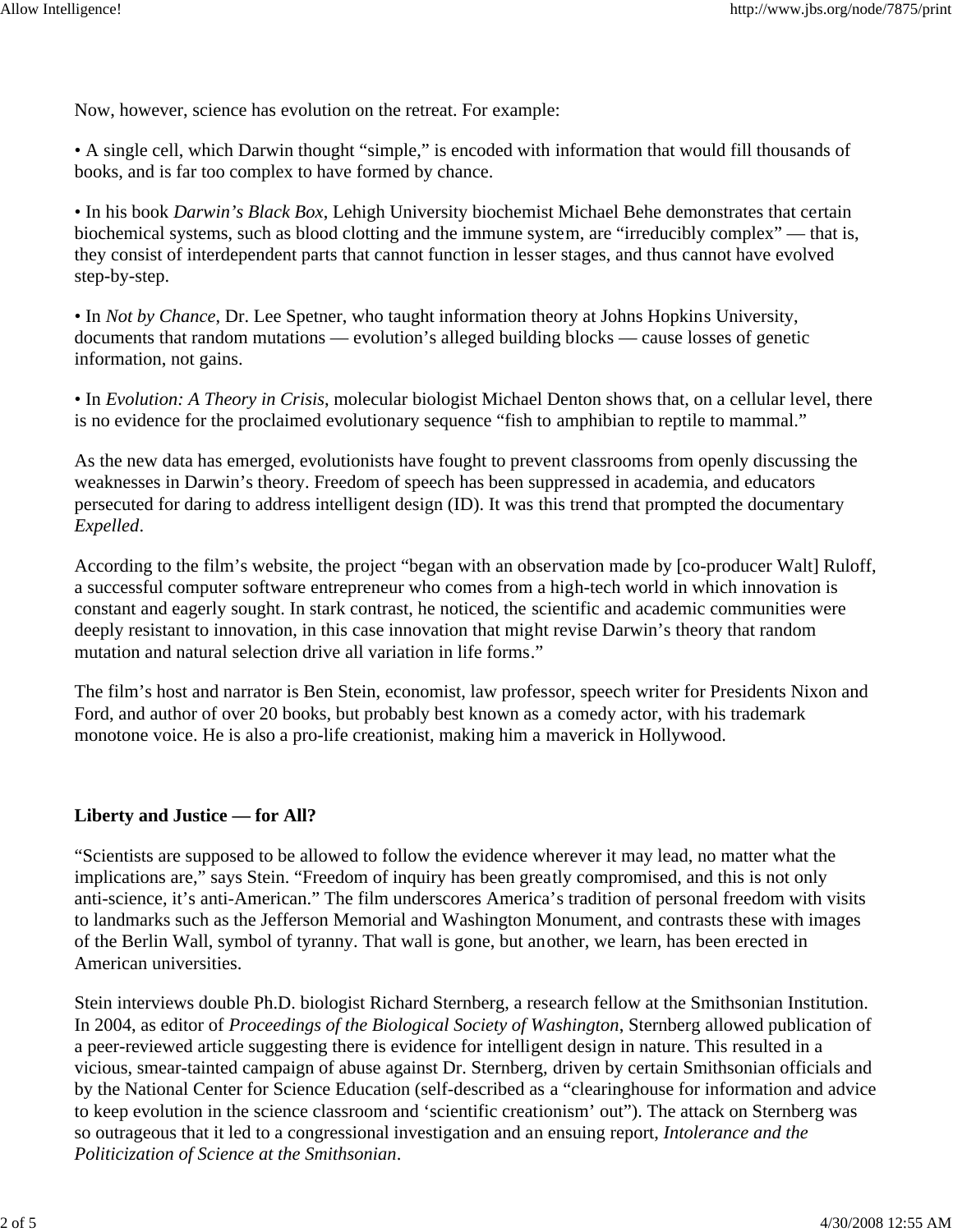Among others, Stein also visits:

• astrophysicist Guillermo Gonzalez, who, despite publishing over 60 articles in peer-reviewed science journals and being credited with helping discover new planets, was refused tenure at Iowa State University after he advocated teaching intelligent design;

• molecular biologist Caroline Crocker, compelled to leave George Mason University after including several slides about intelligent design in one of her lectures;

• NASA-honored engineering professor Robert J. Marks II, forced by Baylor to remove an ID-friendly website from the university's servers.

But Stein doesn't just meet intelligent design's defenders, he also takes on some of its most adamant critics, including Eugenie Scott, executive director of the National Center for Science Education; Michael Shermer, founder of the Skeptics Society; Cornell professor William Provine; and atheist blogger P.Z. Myers. Ultimately he travels to England to confront Richard Dawkins, author of *The God Delusion* and probably the most vocal critic of ID and creation.

Producer Ruloff warns: "People will be stunned to actually find out what elitist scientists proclaim, which is that a large majority of Americans are simpletons who believe in a fairy tale."

During his interview, Dawkins dismisses religion as "primitive superstition," and those who reject evolution for it "ignorant or insane." Logically questioned by Stein, Dawkins admits that life could have come from "a higher intelligence" that "seeded" it on this planet — i.e., he could accept aliens as our creator, but not God. But this begs for an answer to the question: how did life get started on the aliens' planet?

## **Ideas Have Consequences**

Creation-evolution is a vital issue. It is far more than a science discussion. Most Americans believe, as Thomas Jefferson said, that "men are endowed by their Creator with certain unalienable Rights." If, as Darwinism says, there was no Creator, then there is no basis for rights, no moral absolutes, nor any God to whom we are accountable for our actions.

Small wonder, then, that Darwinism has always found a comfortable home in totalitarian states. Stein visits the former mental institution at Hadamar, Germany, where over 14,000 mentally ill were once executed by the Nazis. As Stein notes, Charles Darwin advocated eugenics, writing that "the weak members of civilized societies propagate their kind. No one who has attended to the breeding of domestic animals will doubt that this must be highly injurious to the race of man.... Excepting in the case of man himself, hardly anyone is so ignorant as to allow his worst animals to breed." Stein explores the link between Darwin and Nazi eugenics, interviewing California State University professor Richard Weikart, author of *From Darwin to Hitler*. And he notes that eugenics was espoused in America by Planned Parenthood founder Margaret Sanger.

The film also exposes media bias. Intelligent-design advocates tell Stein how the politically correct press has distorted their positions. Journalist Pamela Winnick recounts the abuse she received after trying to report on the evolution-design controversy in a balanced manner. A discomforting moment for Americans comes in the film when Polish scientist Maciej Giertych tells Stein that there is less censorship on this issue in Poland today than in the United States.

#### **A Model of Communication**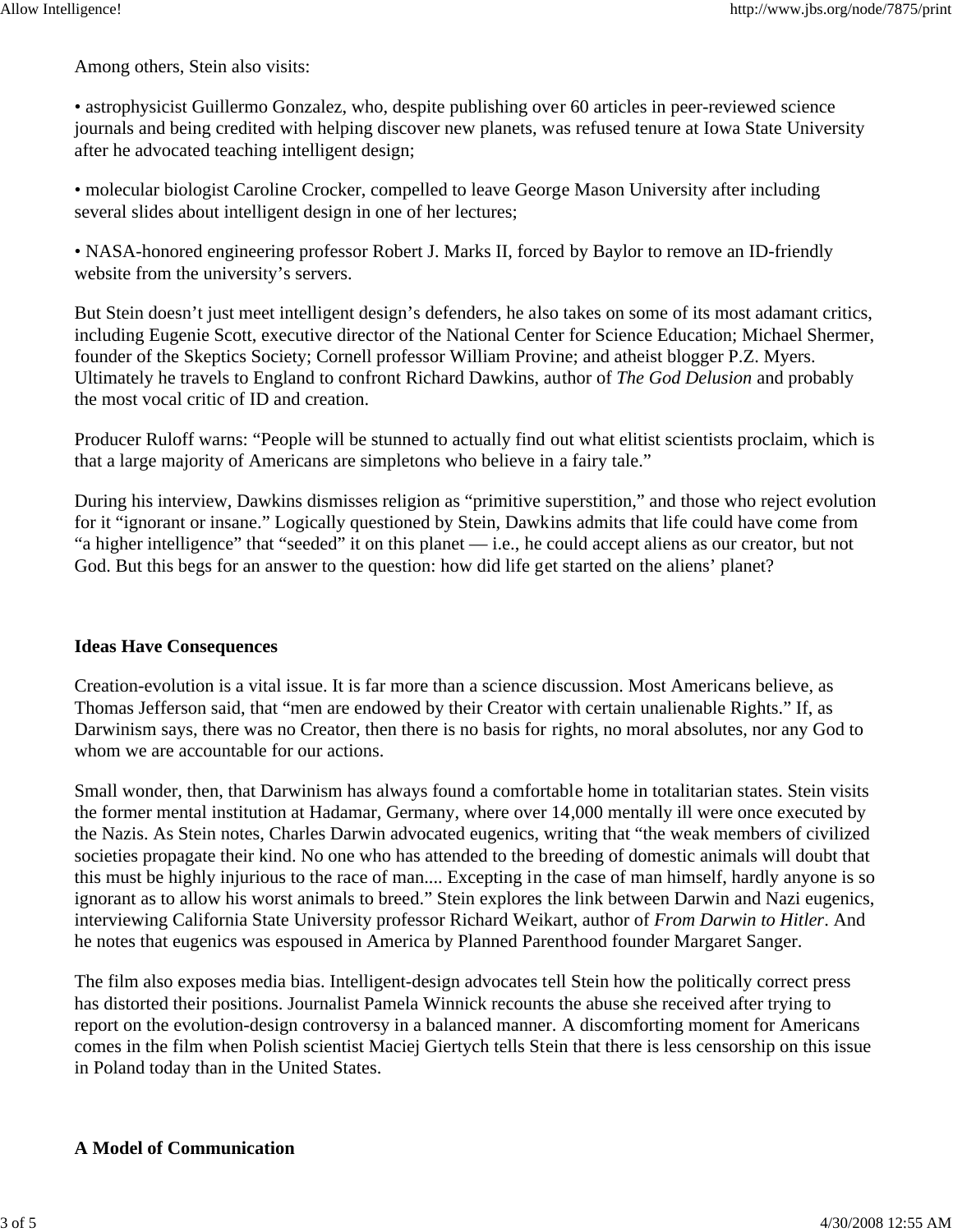## *Expelled*

strikes a blow for free speech, and is drawing much-needed attention to the creation-evolution battle. It has been effectively marketed by Motive Entertainment, which also took on *The Passion of The Christ* and *The Chronicles of Narnia*. Motive's appealing website for the film, www.expelledthemovie.com, along with grass-roots promotion from advocates of creation and intelligent design, has spurred a groundswell of demand.

Atheists have been bitterly denouncing the film. Atheist P.Z. Myers declared: "It's going to appeal strongly to the religious, the paranoid, the conspiracy theorists, and the ignorant — which means they're going to draw in about 90% of the American market." Such attacks have unintentionally served as further promotion. On April 18, *Expelled* opened in 1,052 theaters, breaking the record for documentaries (Michael Moore's *Fahrenheit 9/11* opened in 868).

### *Expelled*

is not your grandfather's documentary. A fast pace, rocking soundtrack, and Stein's deadpan humor all defy that word's connotations. The interviews never drag — they are interspersed with clips from old films to underscore points being made. There are two superb animation sequences, one demonstrating the cell's complexity, the other a satirical "casino of life" in which hundreds of slot machines must simultaneously hit jackpots in order for life to commence by chance. This movie will leave you entertained *and* informed (we know plenty these days that do neither).

Near the film's end, shots of the Berlin Wall coming down remind us that the walls of academic censorship must fall also. Stein's final words exhort audience members to get involved.

*Expelled: No Intelligence Allowed* is a model of communication that all can learn something from.

James Perloff is author of *Tornado in a Junkyard: The Relentless Myth of Darwinism*.



Bookmark/Search this post with: delicious  $[1]$   $\frac{1}{2}$  digg  $[2]$   $\frac{1}{2}$  newsvine  $[3]$   $\frac{1}{2}$  technorati  $[4]$ 

**Source URL:** http://www.jbs.org/node/7875

### **Links:** [1] http://del.icio.us/post?url=http://www.jbs.org/node/7875&title=Allow+Intelligence%21